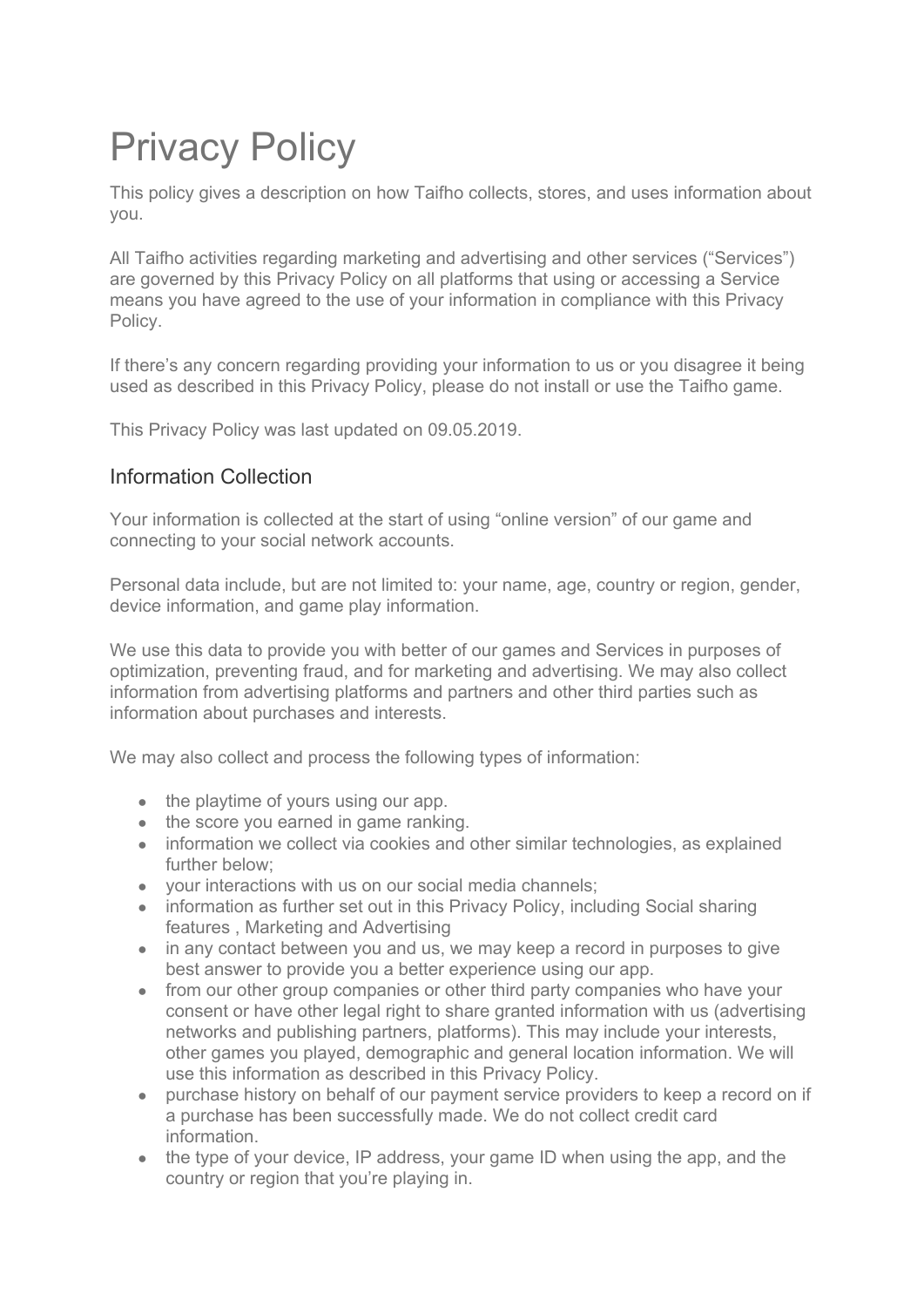• If you choose not to connect to your social network accounts when using our games, we collect anonymous information and still there will be a device level identifiers and other information described here.

We may ask for your approval to collect other information in some circumstances from you or your device. Or any other similar activities be done we will inform you what information we are to collect, the reason we collect it, and how we will be using that information.

For the other purposes we may share your information with third party publishers who develop and provide games and other Services to your on our behalf.

We also use the information collected for analysis reason on an anonymized or aggregated basis to develop the products, to analyze the performance of our game, to troubleshoot and to enhance the quality and optimize the games to guarantee the best experience to those who use our Game.

We analyze and optimize to provide you the best of our products using your information included with use and analysis of aggregated data to verify that our websites work properly on all devices.

Your information data delivered or provided directly to us in communications in terms of customer service and through its channels will be used. We may use such information to contact you and to manage your account and relationship with us to improve your experience in our game

We collect information using analytics tools such as third party analytics tools to see how you play our games or use our Services. Those tools may contain cookies or other similar tracking technologies. We may use your data for research and analytics purposes to engage with you directly. We may also create reports, analysis or similar services for use by us for the purposes of research or business intelligence.

There are social and community channels we use to communicate with our players, we will receive your information only when you choose to interact with those channels, information be used in connection with those channels. We will more closely engage with you through those channels and may republish your posts to those channels.

#### **Marketing**

We may serve ads based on your information we collect about you within our app or place ads on third party websites, apps and internet-connected devices. Information we may have about you such as: ad identifiers and other non-personal information collected from your device, how you interact with our game and Services the game play information, and other information collected from third parties with legal right to share it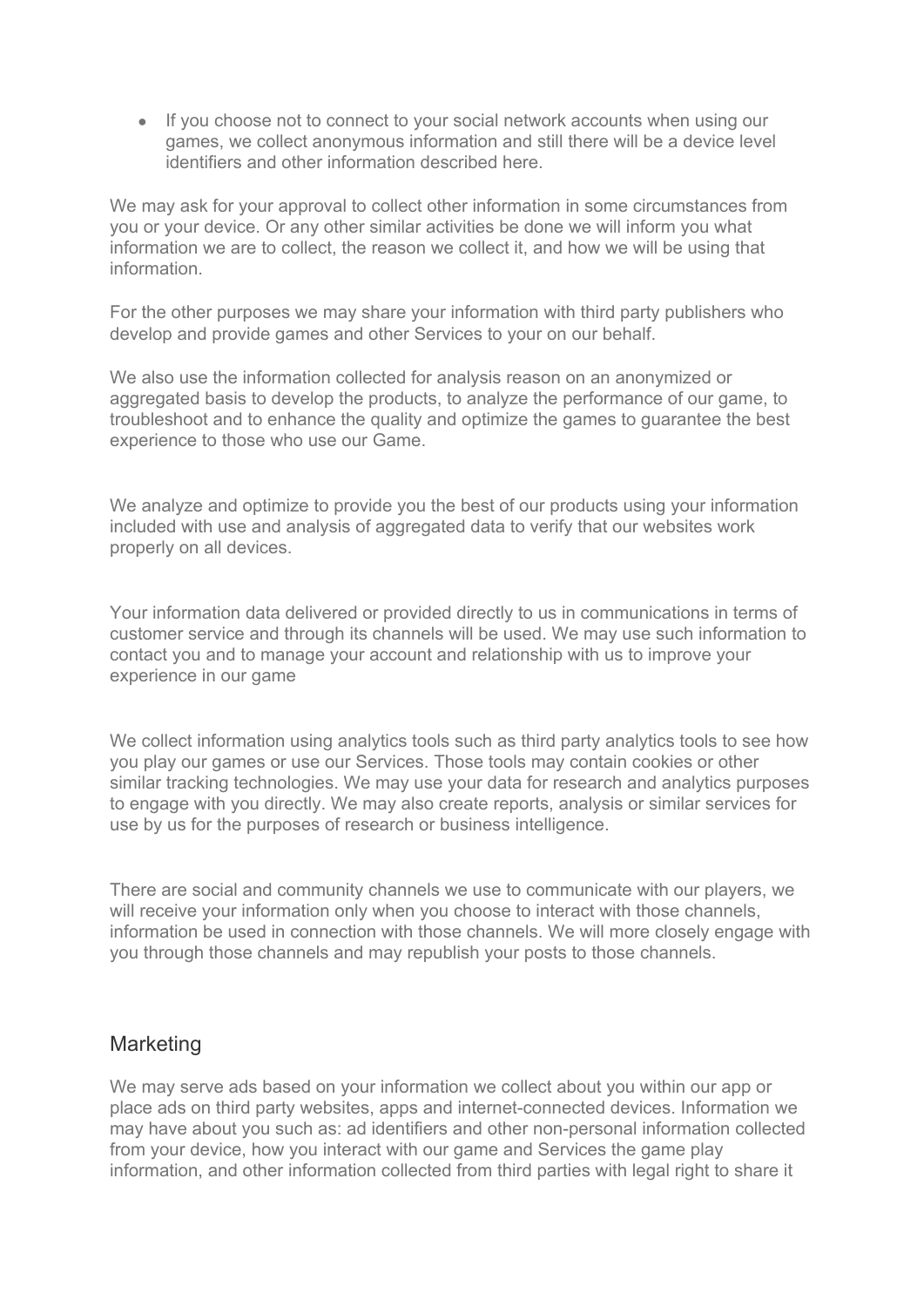with us are used to make sure that you only see marketing from us that might be of interest to you.

There are various third party marketing partners we use when we market our game in media. With the help of your information collected when you use their services, they make assumptions to ensure that most relevant advertising that you would prefer to see is presented. We're not responsible for data use of our marketing partners though there's always a legal basis required for them to use your data for marketing purposes and to provide you the details on how it's being used. For more information we recommend for you to scan through our partners' privacy policies on their websites.

# Advertising

Our games are included with third party advertising for their products and services. We and our partners use your information to improve advertising and targeting to measure the relevant third party ads to show in our games. Information we may have about you such as: ad identifiers and other non-personal information collected from your device, how you interact with our game, the game play information, your age, country or region, and gender, and other information collected from third parties with legal right to share it with us are used to make sure that you only see ads from us that might be of interest to you.

Non-personal identifiers and other information collected from your device when you play our games or use our game are shared with advertising partners in order to technically deliver the ads to your device. Such information may be combined with collected information of our advertising partners own to serve you with more relevant ads and to enhance the accuracy of their targeting. For more information we recommend for you to scan through our partners' privacy policies on their websites.

We use ad identifiers that are non-permanent, non-personal identifiers such as the Android and/or Apple's ID for advertising associated with your device, and similar technologies such as tracking pixels within ads to provide interest-based advertising. These technologies enable us and our third party advertising partners to recognize you and your device, allow our Services to interact with a third party social network or platform and help our payment processors to work it out your payment instructions.

You may reset your ad identifier being used for interest-based advertising by changing the settings of your device usually found under "privacy" or "ads". You can also opt-out from your information being collected if you live in the USA, Europe or Canada by visiting <http://www.aboutads.info/choices/> (for US users), <http://www.youronlinechoices.com/> (for European users) or <http://youradchoices.ca/choices> (for Canadian users). The full use of our game may not available if you choose to adjust your preferences.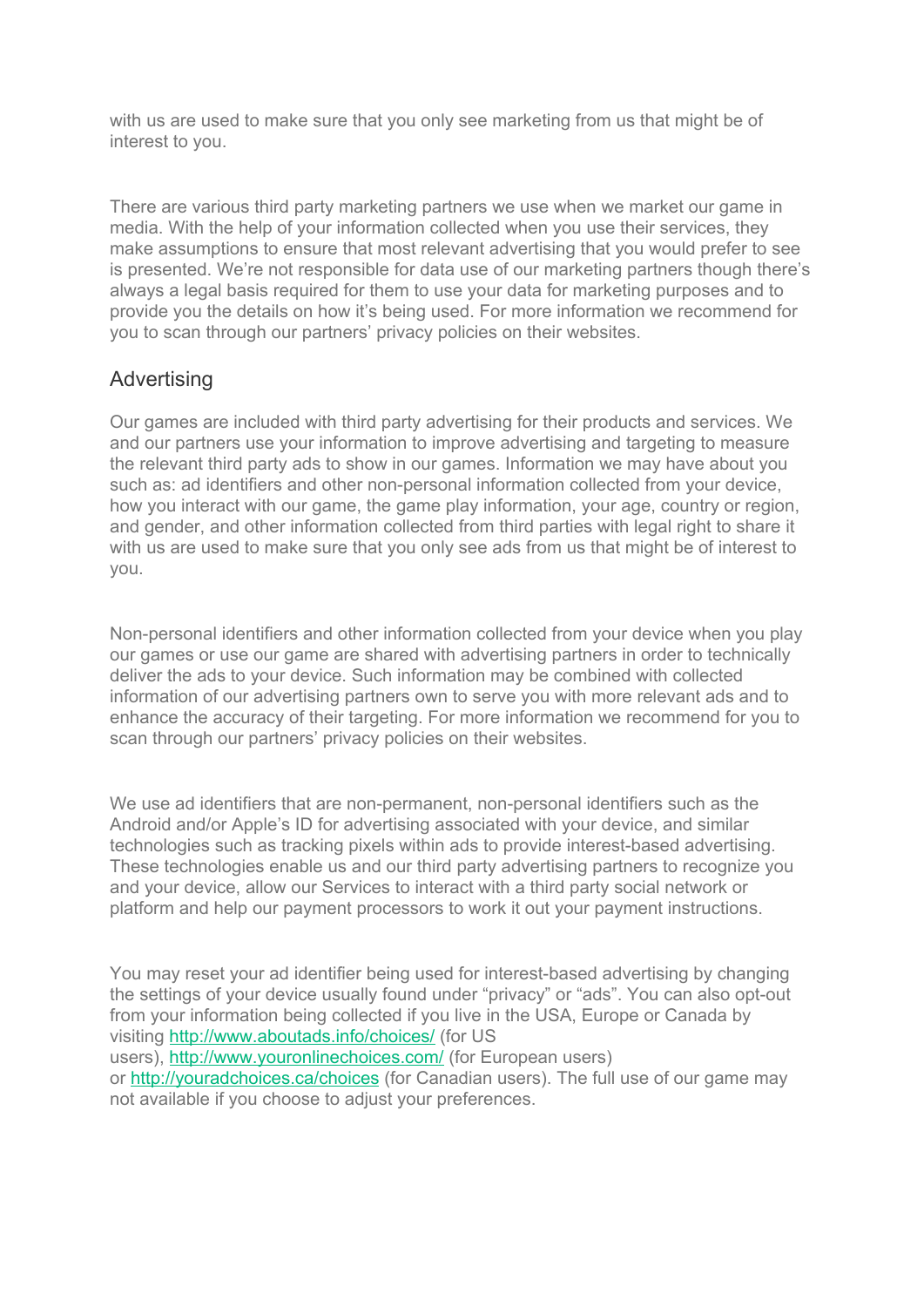## Your Rights and Controls

If you wish to know which information we collect and hold about you please contact us so we can verify your identity to provide you with requested information. If the information hold personal information about someone else we may not allow to give all the information asked for.

If there is any information we hold about you that you would like to correct, please let us know at [taifho.game@gmail.com](mailto:taifho.game@gmail.com) We will make corrections as soon as possible.

If you wish to delete any information about you, please contact us knowing that in order to complete the process you must delete our games from your mobile devices. There may be some information we will be still holding for other purposes such as protecting legal rights or maintaining financial records and marketing suppression lists. Any anonymised form that holds of your information may be retained as well.

You can deactivate your account you created in our game by contacting us. Please note that we may ask you about other information such as your mobile device information and once it is completely deactivated your unspent virtual items may not be remained

You have the right to request the data provided to us to be transferred to another data controller in some circumstances.

You may request a restriction of the processing of your data in some circumstances.

You have the right to object to the processing of your personal data unless we indicates compelling legitimate grounds for the processing which ignores the interests, rights and freedoms of the data subject.

#### Social Sharing Features

Our game may offer social sharing features and other integrated tools enabling share actions you take in the apps with other media. You must be over the minimum age limit prescribed by the legislation in the individual jurisdictions to use such social sharing features which may, depending on the settings you set with the entity, share information with your friends or the public.

Our game has social features from the following providers, for more information about the processing driven by the third parties regarding social sharing features, please visit the privacy policies of the entities found here:

• Facebook: <https://www.facebook.com/about/privacy/>